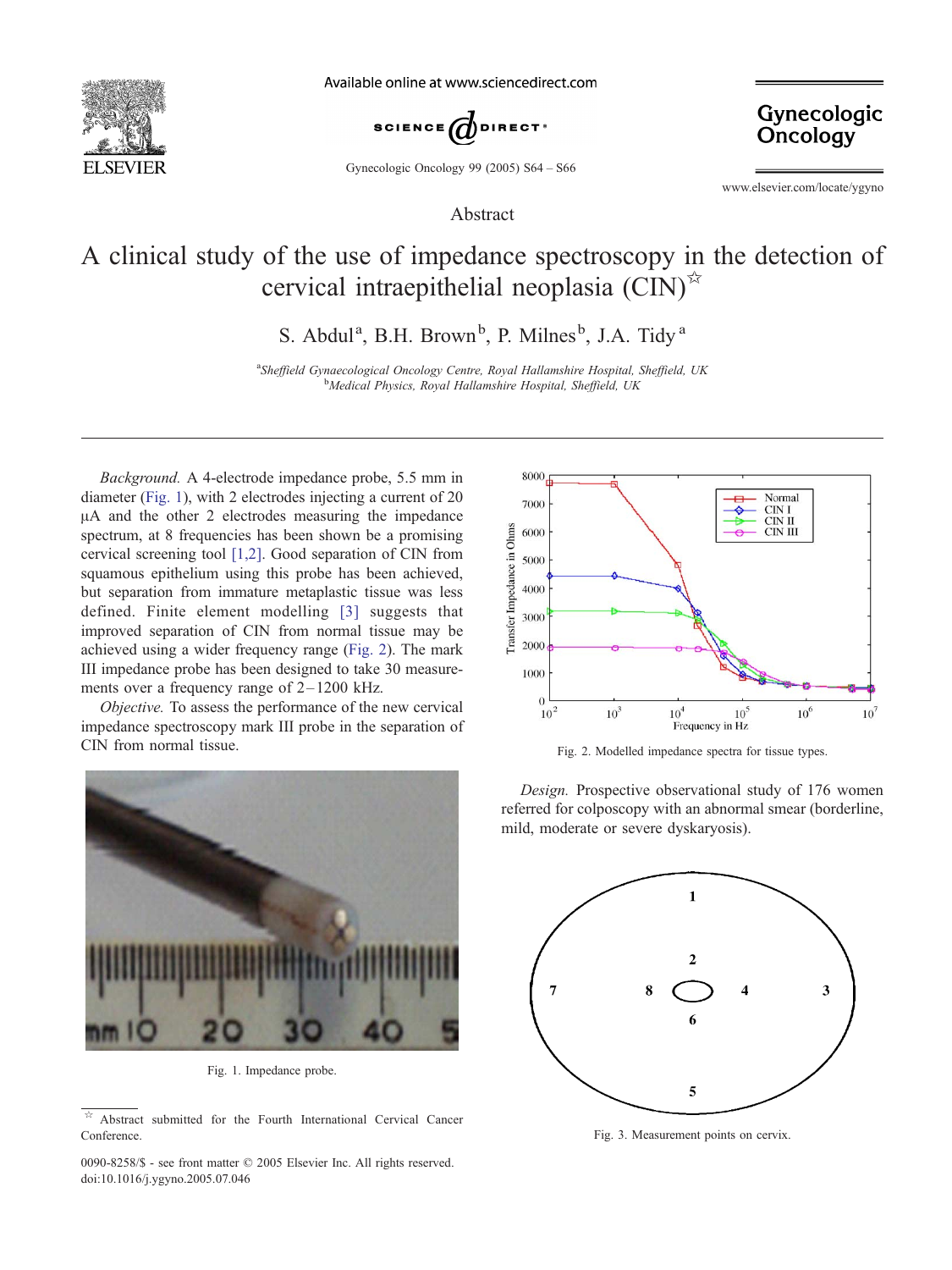

Fig. 4. Measured impedance spectra for tissue types.

Method. Electrical impedance spectra were recorded from 8 points on the cervix ([Fig. 3\)](#page-0-0). Colposcopy examination and probe positioning were video recorded for analysis to allow classification of each point into different epithelia types. Impedance spectra measured (Fig. 4) were fitted by a method of least square regression to Coles' equation to give parameter R, S, C, Fc and R/S for the different epithelia.

Outcome measures. Cervical impedance derived parameters R, S, C, Fc and R/S in different epithelia and the performance of the probe in identifying women with CIN.

Results. 176 women were assessed. 1360 measurements were classified as squamous epithelium (680), CIN 1 (39), CIN 2/3(178), mature metaplasia (135), immature metaplasia (79) and columnar epithelium (28). From normal epithelium through CIN 1 to CIN 2/3, R decreases significantly ( $P < 0.001$  Mann Whitney test) by a factor of 3.2, S increased significantly ( $P < 0.0001$  Mann Whitney test) by a factor of 2.0, Fc increases by a factor of 4.5, R/S decreases by a factor of 4.0 and C does not change (Fig. 5).

Mann Whitney tests showed several significant separations ( $P < 0.001$ ). CIN 2/3 can be separated from: normal



Fig. 5. R, S and Fc values in tissue types.

squamous epithelium (by R, S, C, Fc and R/S); columnar epithelium (by R, S, C, Fc and R/S); and mature metaplastic tissue (by R, S, C, Fc and R/S). Separation of CIN 2/3 from immature metaplasia could not be achieved by any parameter. CIN 1 can be separated from: normal squamous epithelium (by R, S, Fc and R/S); columnar and immature metaplastic tissue (by R, S, C, Fc and R/S); and CIN 2/3 (by R, S, C, Fc and R/S).

Receiver operating characteristics (ROC) curves were derived for separating CIN from normal epithelium (Fig. 6). The area under the curve (AUC) values are given for separating CIN 2/3 (using R, S, C, Fc and R/S respectively) from: original squamous epithelium (0.88, 0.83, 0.63, 0.79 and 0.89 respectively); columnar epithelium (0.68, 0.65, 0.67, 0.67 and 0.69 respectively); mature metaplastic epithelium (0.80, 0.80, 0.69, 0.77 and 0.81 respectively);



Fig. 6. ROC curve using R to separate squamous epithelium from CIN2/3 (Area Under Curve = Curve  $0.88$ ).